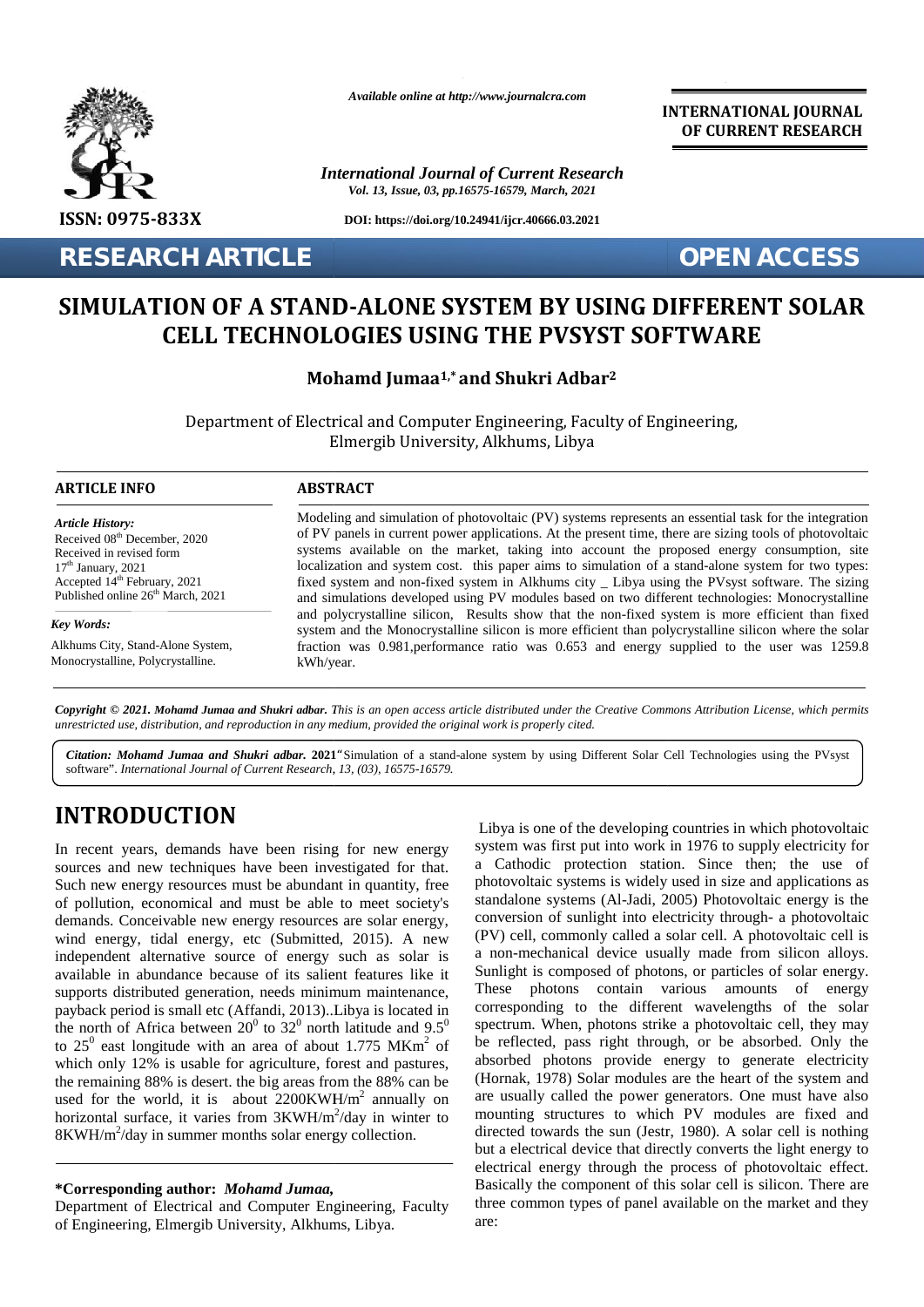- **Monocrystalline Panels**: The dark black color solar panels are known as Monocrystalline solar panels. Monocrystalline panels get their name from the fact that the silicon wafer used to make them is cut from a single crystal or 'boule' of silicon. Silicon is grown in a laboratory to achieve a high degree of purity and is then sliced very thinly to make wafers. The best efficiency is 21.5% until now released by the Sun Power a leading solar manufacturer company (Hornak, 1978).
- **Polycrystalline Panels:** The light or dark blue color solar panels are known as Polycrystalline Panels. It is also known as poly silicon (p-Si) and multi-crystalline silicon (mc-Si). These cells are cut from an ingot of melted and re-crystallized silicon. Raw silicon is melted and poured into a square mold, which is cooled and cut into perfectly square wafers. The efficiency of polycrystalline solar panels is usually 13-17% (Hornak, 1978).
- **Thin Film Panels (Amorphous Silicon):** Thin film, or amorphous, silicon cells are made up of silicon atoms in a thin layer rather than a crystal structure. Amorphous silicon can absorb light more readily than crystalline silicon, so the cells can be thinner. For this reason, amorphous silicon is also known as 'thin film' photovoltaic (PV) technology. The efficiency of Thin Film is very low, usually around 7-13% (Hornak, 1978). In this research it used only Monocrystalline and Polycrystalline Panels.

**PV**<sub>SYS</sub> SOFTWARE: PVsyst V7.1 is a PC software package for the study, It is one of the most comprehensive programs used for sizing and simulations of various PV systems. The software manages various types of photovoltaic system analysis like stand-alone PV systems, grid connected of hybrid systems. PV<sub>SYS</sub> uses meteorological data from international databases as well as detailed information about the component technical specifications (Solar Edge, 2016).

# **METHODOLOGY**

It has chosen the  $PV_{SYS}$  software application for comparing various solar cell technologies that could power a photovoltaic lighting system. In order to obtain conclusive results, we varied only the solar cell technologies, and tilt angle and azimuth angle but the other components of the system remained unchanged. The sizing for this type of system will be as a stand-alone fixed system and stand-alone non-fixed system, meaning that connection to the local energy grid is not required.

Most of this type of systems require means for energy storage, therefore our system will use a solar battery. The PV application must be dimensioned to fully charge the batteries when exposed to maximum intensity for the given application. To avoid the possibility of damaging the system because of solar radiation fluctuations or battery overload, the system will be equipped with a charge controller. The PV system is intended to provide two days autonomy, in order to compensate for days with high cloudiness. This feature will result in a slightly oversized PV generator and battery. The types of PV technologies used in the simulations are Monocrystalline silicon and polycrystalline silicon solar cells.

In order to choose the most suited solar battery for the system, important factors are considered, like daily energy consumption (3.522 kWh/day), number of days for system autonomy (2 days), battery voltage (12 V) and discharge coefficient (0.4).PV module used for the analysis is Solar Semiconductor. Table I shows the Main technical characteristics of Solar Semiconductor.

**Table 1. The Main technical characteristics of Solar Semiconductor [PVsys software]**

| Technical characteristics   | SSI-BIPV-150m   |
|-----------------------------|-----------------|
| <b>Nominal Power</b>        | 150 w           |
| Open circuit Voltage        | 24.40 V         |
| Maximum voltage power point | 19.70 V         |
| Maximum power point         | 150.2 w         |
| Maximum power point current | 7.61 A          |
| Short circuit current       | 8.23 A          |
| <b>Sizes</b>                | 1653*983*32 mm  |
| Weight                      | $28 \text{ kg}$ |

Taking this result in consideration, for all the different types of PV technologies used in the simulations.

The methodology for this study given in tow steps:

## **Methodology for stand-alone fixed system**

- Chose PV module (polycrystalline or Monocrystalline)keep it to true south
- Set tilt angle  $= 0.0$  degreeand azimuth angle  $= 30$ degree
- Set IAM (Incidence Angle Modifier) loss = 0.
- Tabulate the results.

#### **Methodology for stand-alone non-fixed system.**

1.Chose PV module (polycrystalline or Monocrystalline) 2.Set module to tilt angle and azimuth angle 3.Set IAM (Incidence Angle Modifier) loss = 0. 4.Tabulate the results.

# **SIMOLATION RESULTS AND DISCUSSION**

Alkhums's longitude is 14.2639 degrees and latitude is 32.6504 degrees. In the present study, the meteorological data is acquired from Meteonorm version 7.2, a comprehensive climatological database for solar energy applications. Fig (1) illustrates the sun path diagram for the location of Alkhums city.

This shape expresses the apparent path of the sun facing the system, where it shows the outer path is the maximum path of the sun reaches in the summer and the inner path expresses the winter path of the sun and between them falls with the rest of the year. The organization is installed in an open space.

Table II shows the horizontal Global irradiance of Al khums city (monthly and year).Global Irradiance is the amount of energy reaching the earth on a horizontal surface (tilt angle  $= 0$ , azimuth angle  $= 0$ )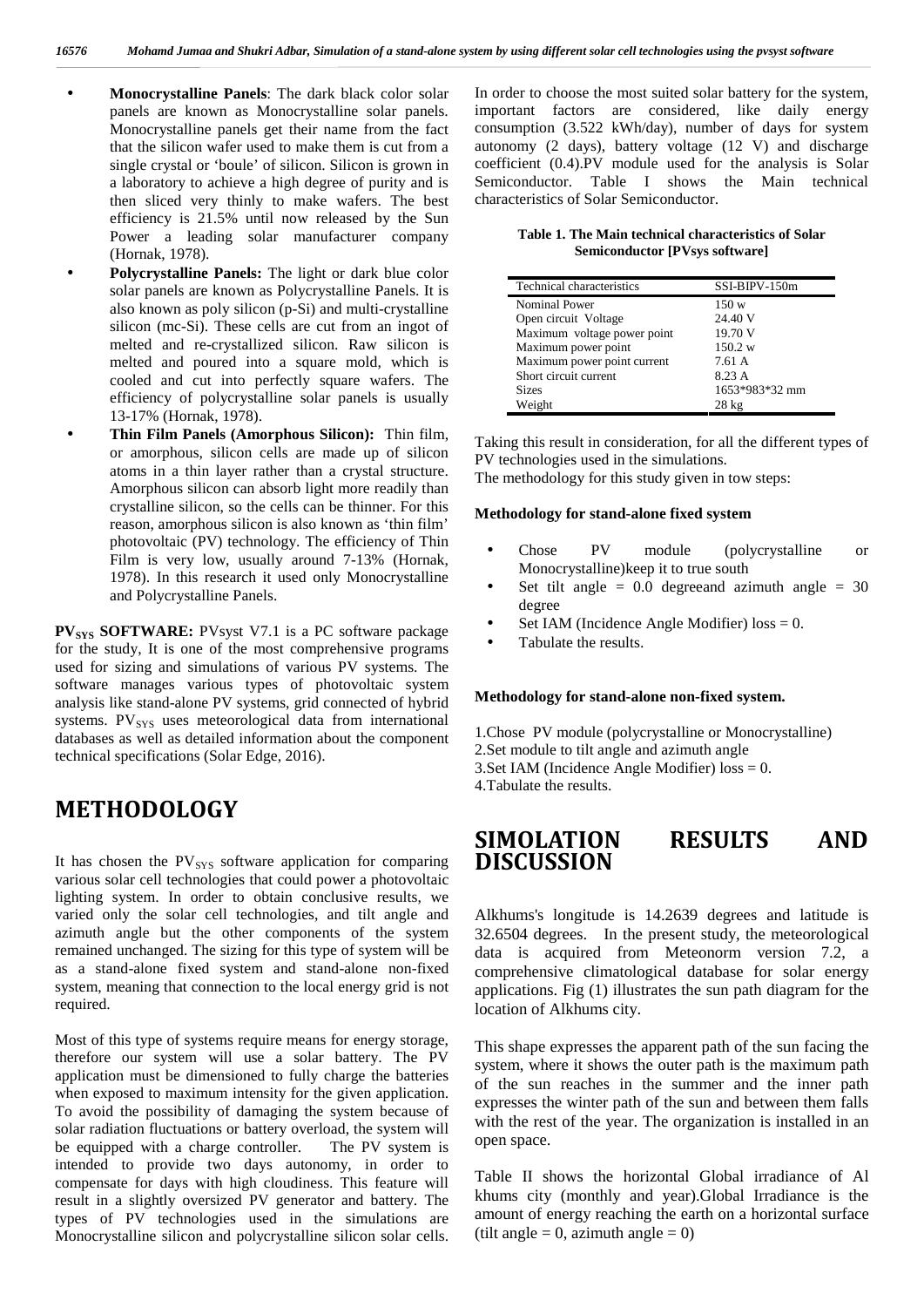

**Figure (1) Sun path diagram for the location of Alkhums city\_Libya [PVsys software, Meteonorm 7.2]**

**Table II Horizontal global irradiance of Al khums city**

| Month     | Horizontal global Irradiance kWh/m <sup>2</sup> .mth |
|-----------|------------------------------------------------------|
| January   | 100.9                                                |
| February  | 116.7                                                |
| March     | 168.1                                                |
| April     | 199                                                  |
| May       | 230.5                                                |
| June      | 234.3                                                |
| July      | 245.8                                                |
| august    | 221.8                                                |
| September | 177                                                  |
| October   | 141                                                  |
| November  | 109.2                                                |
| December  | 90.4                                                 |
| Year      | 2034.6                                               |

## **Case 1: Study of stand-alone fixed system.**

The design is created by selecting the area in which off grid PV plant is to be installed. For fixed system the optimum tilt angle is 30degree and the azimuth angle is 0 degree for Al khums. Then following inputs are provided:

Set the location longitude is 14.2639 degrees and latitude is 32.6504 degrees.

- Azimuth angle  $=0$  degrees
- Tilt angle  $=$  30 degrees
- PV module of150 Watt
- String length  $= 1$ ,

**By used Polycrystalline:** Taking this result in consideration, for all the different types of PV technologies used in the simulations, it has considered a Solar Semiconductor battery of 12 V/239 Ah. Table III represents the numerical simulation results for the fixed system using Polycrystalline silicon modules, while Fig(2) shows the system performance ratio and solar fraction. The simulation results of the photovoltaic system using Polycrystalline silicon shows that for January, March, November and December months, the system fails to provide 38.71 kWh\year of energy needed.

**Table III Monthly numerical simulation results for PV fixed system using Polycrystalline silicon modules**

| Month     | E miss kWh | E User kWh | E load kWh | Solfrac |
|-----------|------------|------------|------------|---------|
| January   | 12.85      | 96.3       | 109.2      | 0.882   |
| February  | 0.00       | 98.6       | 98.6       | 1.00    |
| March     | 5.93       | 103.3      | 109.2      | 0.946   |
| April     | 0.00       | 105.7      | 105.7      | 1.00    |
| May       | 0.00       | 109.2      | 109.2      | 1.00    |
| June      | 0.00       | 105.7      | 105.7      | 1.00    |
| July      | 0.00       | 109.2      | 109.2      | 1.00    |
| august    | 0.00       | 109.2      | 109.2      | 1.00    |
| September | 0.00       | 105.7      | 105.7      | 1.00    |
| October   | 0.00       | 109.2      | 109.2      | 1.00    |
| November  | 5.36       | 100.3      | 105.7      | 0.949   |
| December  | 14.56      | 94.6       | 109.2      | 0.867   |
| Year      | 38.71      | 1247.0     | 1285.7     | 0.970   |

**Legends:** E miss missing energy0.6095

E User energy supplied to the user0.971

E load energy need to the user Solfrac solar fraction (E User/ E load)



**Figure 2. For fixed system used Polycrystalline silicon modules.**

**By used Monocrystalline:** Table IVrepresents the numerical simulation results for the fixed system using Monocrystalline silicon modules, while Fig (3) shows the system performance ratio and solar fraction.Results using polycrystalline silicon, as well as the Monocrystalline silicon indicate that in January, November and December, the system cannot fulfill thetotal system energy needs, by a quantity of 36.69 kWh\year.

#### **Table IV Monthly numerical simulation results for PV fixed system using Monocrystalline silicon modules**

| Month     | E miss<br>kWh | E User<br>kWh | E load<br>kWh | Solfrac |
|-----------|---------------|---------------|---------------|---------|
| January   | 12.06         | 97.1          | 109.2         | 0.892   |
| February  | 0.00          | 98.6          | 98.6          | 1.00    |
| March     | 5.84          | 103.4         | 109.2         | 0.946   |
| April     | 0.00          | 105.7         | 105.7         | 1.00    |
| May       | 0.00          | 109.2         | 109.2         | 1.00    |
| June      | 0.00          | 105.7         | 105.7         | 1.00    |
| July      | 0.00          | 109.2         | 109.2         | 1.00    |
| august    | 0.00          | 109.2         | 109.2         | 1.00    |
| September | 0.00          | 105.7         | 105.7         | 1.00    |
| October   | 0.00          | 109.2         | 109.2         | 1.00    |
| November  | 5.24          | 100.4         | 105.7         | 0.95    |
| December  | 13.55         | 95.6          | 109.2         | 0.876   |
| Year      | 36.69         | 1249.0        | 1285.7        | 0.971   |

# **Legends:**

E miss missing energy0.6013

E User energy supplied to the user **0.971**

E load energy need to the user

Solfrac solar fraction (E User/ E load)



**Figure 3. Performance ratio and solar fraction for fixed system used Monocrystalline silicon modules**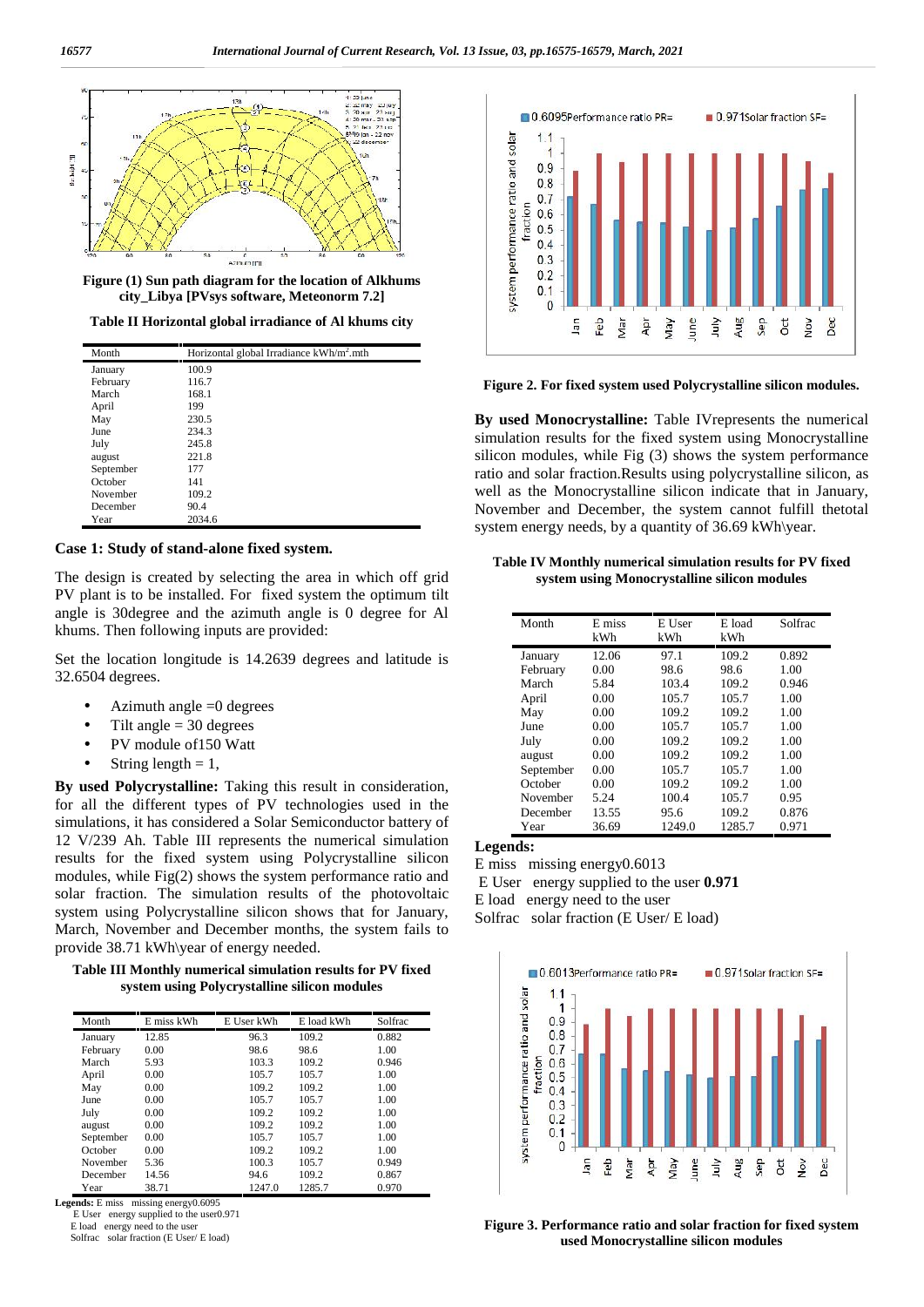## **Case 2: Study of stand-alone non-fixed system.**

For a non-fixed system, the tilt angle and azimuth angle For a non-fixed system, the tilt angle and azimuth angle<br>change from month to month. Table V shows the optimum<br>tilt angle and azimuth angle for a non-fixed system (Jumaa,<br>2020).<br>Table V Month-wise Tilt and azimuth Angle f tilt angle and azimuth angle for a non-fixed system (Jumaa, 2020).

**Table V Month-wise Tilt and azimuth Angle for Al khums**

| Month     | Tilt angle       | Azimuth Angle   |  |
|-----------|------------------|-----------------|--|
| January   | $60^0$           | $0.0^{0}$       |  |
| February  | $50^0$           | $0.0^0$         |  |
| March     | 40 <sup>0</sup>  | 10 <sup>0</sup> |  |
| April     | $20^{0}$         | 10 <sup>0</sup> |  |
| May       | 10 <sup>0</sup>  | 30 <sup>0</sup> |  |
| June      | 0.0 <sup>0</sup> | $320^0$         |  |
| July      | $0.0^0$          | 30 <sup>0</sup> |  |
| August    | $20^{0}$         | $0.0^0$         |  |
| September | 30 <sup>0</sup>  | $0.0^0$         |  |
| October   | $50^0$           | $0.0^0$         |  |
| November  | 60 <sup>0</sup>  | $0.0^0$         |  |
| December  | $60^0$           | $0.0^0$         |  |

All the inputs in design are same as before in**case 1**only the tilt angle and the azimuth angle is it changes from month to month according to table V Then following inputs are provided:

- Set the location longitude is 14.2639 degrees and latitude is 32.6504 degrees.
- Tilt angle  $=$  from table (V) for each month
- Azimuth angle = from table  $(V)$  for each month
- PV module of 150 Watt
- String length  $= 1$ ,

**By used Polycrystalline:** Table VI represents the numerical simulation results for the fixed system using Polycrystalline silicon modules, while Fig (4) shows the system performance ratio and solar fraction.

The simulation results of the photovoltaic system using Polycrystalline siliconshows that for January,March, November and December months, the system failsto provide 25.98 kWh\year of energy needed.

**Table VI Monthly numerical simulation results for PV fixed system using Polycrystallinesilicon modules**

| Month     | E miss | E User | E load | Solfrac |
|-----------|--------|--------|--------|---------|
|           | kWh    | kWh    | kWh    |         |
| January   | 10.10  | 99.1   | 109.2  | 0.908   |
| February  | 0.00   | 98.6   | 98.6   | 1.00    |
| March     | 5.85   | 103.3  | 109.2  | 0.946   |
| April     | 0.00   | 105.7  | 105.7  | 1.00    |
| May       | 0.00   | 109.2  | 109.2  | 1.00    |
| June      | 0.00   | 105.7  | 105.7  | 1.00    |
| July      | 0.00   | 109.2  | 109.2  | 1.00    |
| august    | 0.00   | 109.2  | 109.2  | 1.00    |
| September | 0.00   | 105.7  | 105.7  | 1.00    |
| October   | 0.00   | 109.2  | 109.2  | 1.00    |
| November  | 4.44   | 101.2  | 105.7  | 0.958   |
| December  | 5.59   | 103.6  | 109.2  | 0.949   |
| Year      | 25.98  | 1259.7 | 1285.7 | 0.980   |

**Legends:**

E miss missing energy

E User energy supplied to the user

E load energy need to the user

Solfrac solar fraction (E User/ E load)



#### **Figure (4) performance ratio and solar fraction for non-fixed system used Polycrystalline silicon modules**

**By used Monocrystalline:** Table VIrepresents the numerical simulation results for the fixed system using Monocrystalline silicon modules, while Fig (5) shows the system performance ratio and solar fraction.Results using polycrystalline silicon, as well as the Monocrystalline silicon indicate that in January, November and December, the system cannot fulfill thetotal system energy needs, by a quantity of 24.286 kWh\year.

#### **Table VII Monthly numerical simulation results for PV fixed system using Monocrystalline silicon modules**

| Month     | E miss<br>kWh | E User<br>kWh | E load<br>kWh | Solfrac |
|-----------|---------------|---------------|---------------|---------|
| January   | 9.99          | 99.2          | 109.2         | 0.908   |
| February  | 0.00          | 98.6          | 98.6          | 1.00    |
| March     | 5.87          | 103.3         | 109.2         | 0.946   |
| April     | 0.00          | 105.7         | 105.7         | 1.00    |
| May       | 0.00          | 109.2         | 109.2         | 1.00    |
| June      | 0.00          | 105.7         | 105.7         | 1.00    |
| July      | 0.00          | 109.2         | 109.2         | 1.00    |
| august    | 0.00          | 109.2         | 109.2         | 1.00    |
| September | 0.00          | 105.7         | 105.7         | 1.00    |
| October   | 0.00          | 109.2         | 109.2         | 1.00    |
| November  | 4.34          | 101.2         | 105.7         | 0.958   |
| December  | 4.286         | 103.6         | 109.2         | 0.949   |
| Year      | 24.486        | 1259.8        | 1285.7        | 0.980   |

**Legends:**

E miss missing energy

E load energy need to the user

Solfrac solar fraction (E User/ E load)

E User energy supplied to the user



**Figure 5. Performance ratio and solar fraction for non-fixed system used Monocrystalline silicon modules**